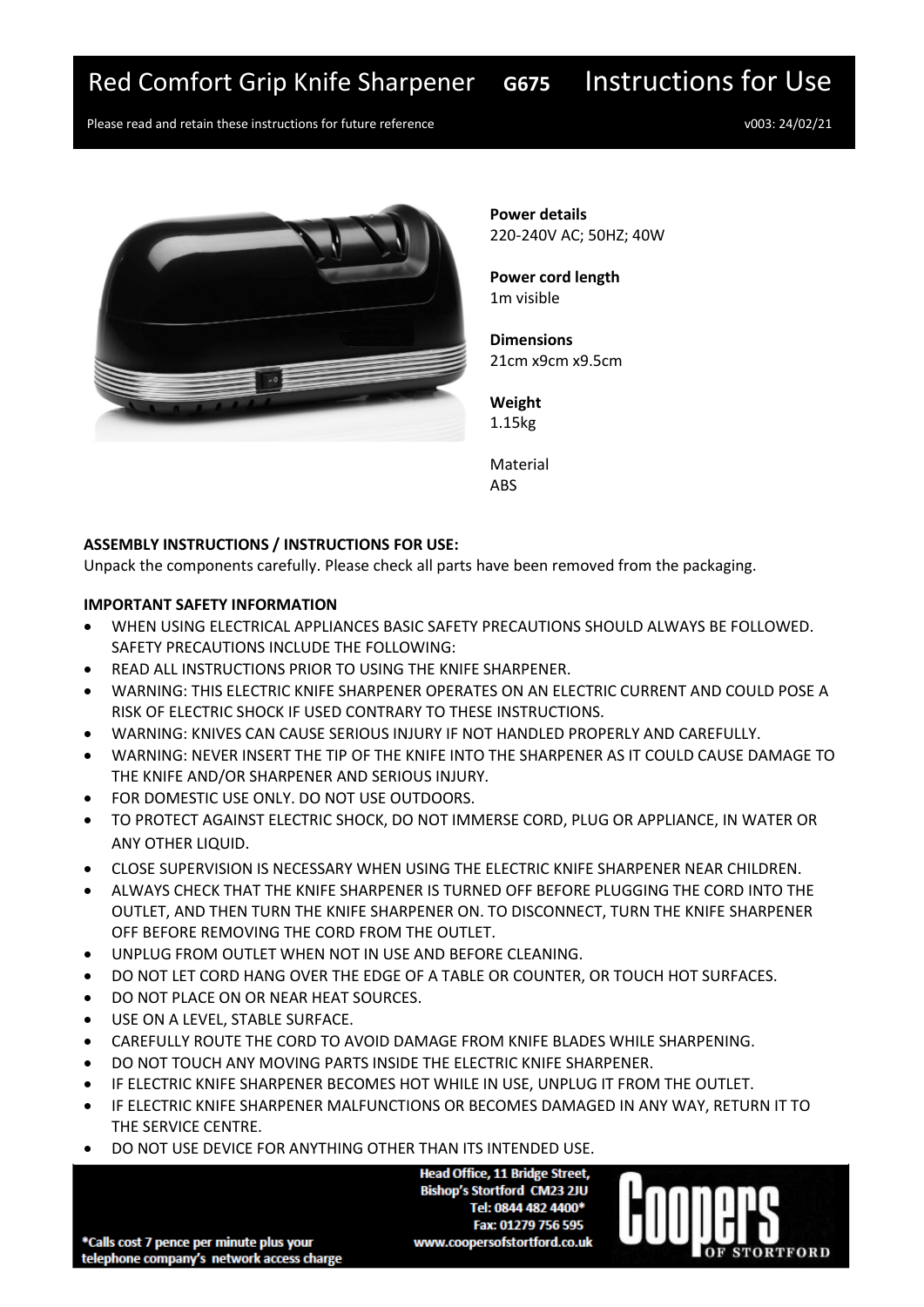Please read and retain these instructions for future reference v003: 24/02/21

- DO NOT OPERATE ANY APPLIANCE WITH A DAMAGED CORD OR PLUG OR AFTER THE APPLIANCE MALFUNCTIONS, OR HAS BEEN DAMAGED IN ANY MANNER. WE RECOMMEND THAT THE POWER CORD IS NOT KINKED OR STORED IN A TWISTED MANNER, AND THAT YOU REGULARLY CHECK ITS CONDITION.
- **DO NOT** COVER THE ITEM IN ANY WAY WHEN IN USE AS THIS MAY CAUSE OVERHEATING.
- DO NOT USE THIS APPLIANCE FOR ANY OTHER USE THAN THE INTENDED USE IT IS DESIGNED FOR.
- ENSURE THERE IS SUFFICIENT DISTANCE BETWEEN THIS APPLAINCE AND OTHER ITEMS ON THE WORK SURFACE OR WORK STATION, OR SUFFICIENT DISTANCE BETWEEN THE APPLIANCE AND THE CONFINES OF THE AREA IN WHICH IT IS SITUATED. WE RECOMMEND A MINIMUM CLEARANCE AROUND ALL FACES OF AT LEAST 10CM.
- BEFORE USE, CHECK THOROUGHLY FOR ANY DEFECTS AND DO NOT USE IF DEFECTS ARE FOUND. TAKE CARE NOT TO DROP THE APPLIANCE AS HEAVY IMPACTS MAY CAUSE INTERNAL DAMAGE.
- THE USE OF ANY ACCESSORY ATTACHMENTS NOT RECOMMENDED BY COOPERS OF STORTFORD MAY CAUSE INJURIES AND INVALIDATE ANY WARRANTY YOU MAY HAVE.
- SAVE THESE INSTRUCTIONS FOR FUTURE REFERENCE.

### **SAFETY INSTRUCTIONS:**



TWO-STAGE ELECTRIC KNIFE SHARPENER

- For sharpening fine-edge blades only.
- Ideal for most carbon steel or stainless steel 20°angle kitchen knives.
- Do NOT attempt to sharpen sporting knives, serrated knives, electric knives, scissors, or any blade that does not properly fit in the sharpening slot.
- 40 Watts, 220-240V, 50Hz.

## **USE AND CARE**

Please read these instructions carefully. Retain these instructions for future use.

◆ **PRIOR TO USE:**

**Head Office, 11 Bridge Street, Bishop's Stortford CM23 2JU** Tel: 0844 482 4400\* Fax: 01279 756 595 www.coopersofstortford.co.uk



\*Calls cost 7 pence per minute plus your telephone company's network access charge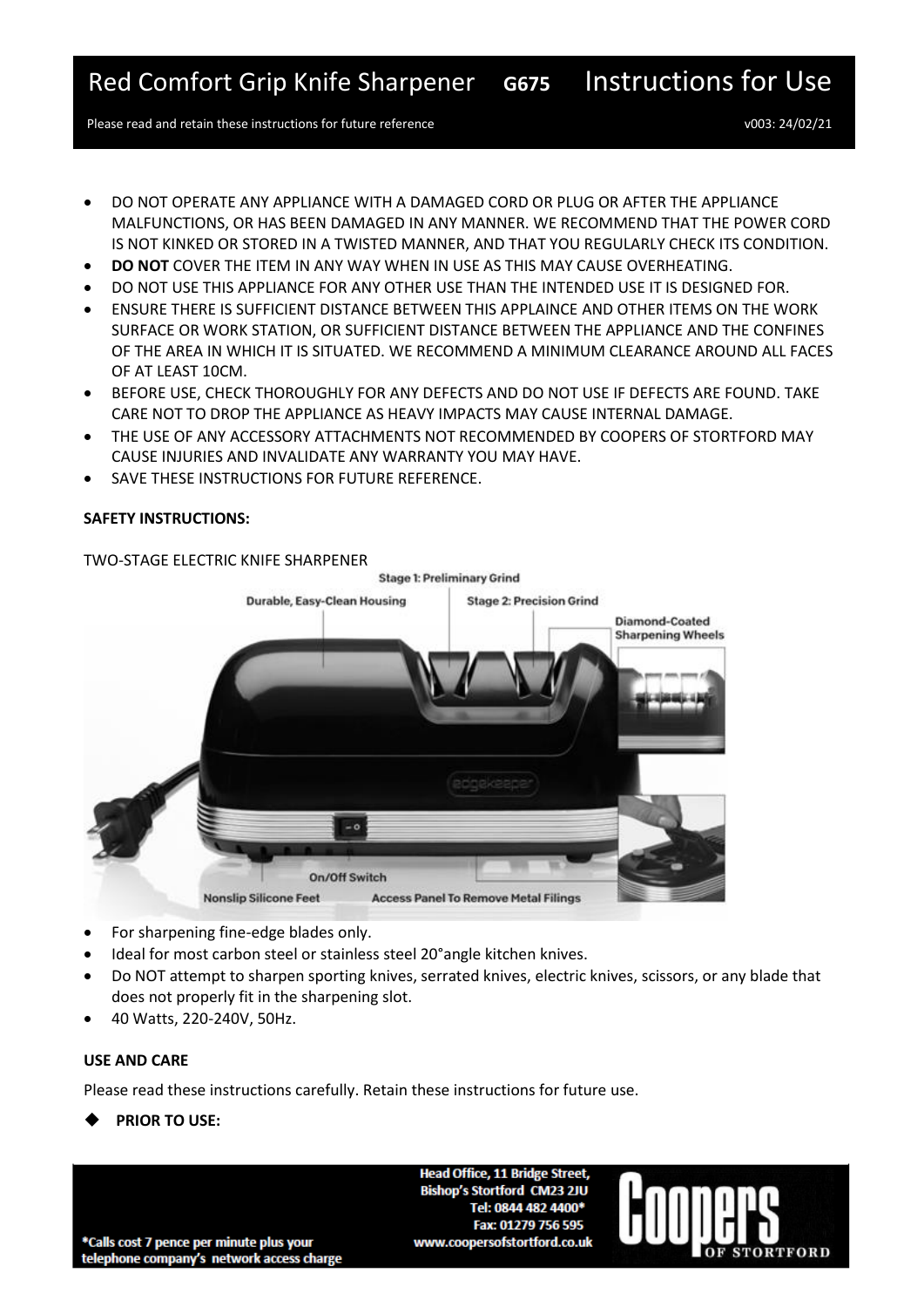## Red Comfort Grip Knife Sharpener **G675** Instructions for Use

Please read and retain these instructions for future reference v003: 24/02/21

Each stage has two slots, one for either side of the blade

**Stage 1** is designed to remove any dull or misaligned metal from the blade edge

**Stage 2** completes the knife sharpening process by creating a sharp, precision edge

Blade should be clean and dry before sharpening.

**ALWAYS clean the knife blade and remove any metal filings before and after use. Wipe the blade with a clean, dry cloth.**

- Place the unit on a dry, clean, and stable table top or countertop.
- Before first-time use, slowly draw the knife through each sharpening slot to learn the contact point of the blade and sharpening wheel.
- Plug in the sharpener, and then turn the power switch on.
- ALWAYS turn on the sharpener before starting the sharpening process. Failure to do so could cause damage to the knife, sharpener, or you.
- WARNING: NEVER insert the tip of the knife into the sharpener, as it could cause damage to the knife and/or sharpener and serious injury.

### ◆ **HOW TO USE:**

- 1- Slowly draw the knife towards you, from the heel to the tip of the blade, applying light pressure to ensure the blade contacts the sharpening wheel.
- 2- Draw the knife through each stage several times, alternating sides (Sharpening each side of the blade should take 5-10 seconds per side depending on blade length).
- 3- For a finishing touch, pass through **Stage 2**

\*If you feel the knife could be sharper, return to Stage 1 and repeat the process. After completing both stages, your knife should be razor sharp.



## Caution:

- To avoid injury, do not run your finger along the blade to check if the blade is sharp. To check if the blade is sharp, begin cutting or slicing through food, if the blade is sharp, it will cut through food easily with minimal pressure.
- Should cutting or slicing through food not feel like an easy task, you may need to repeat the sharpening process.
- Carbon steel knives may spark when in contact with sharpening wheels; this is normal. If a large amount of sparking occurs, unplug the sharpener
- Stalling may occur if too much downward pressure is applied while drawing the knife through, if this

**Head Office, 11 Bridge Street, Bishop's Stortford CM23 2JU** Tel: 0844 482 4400\* Fax: 01279 756 595 www.coopersofstortford.co.uk



\*Calls cost 7 pence per minute plus your telephone company's network access charge